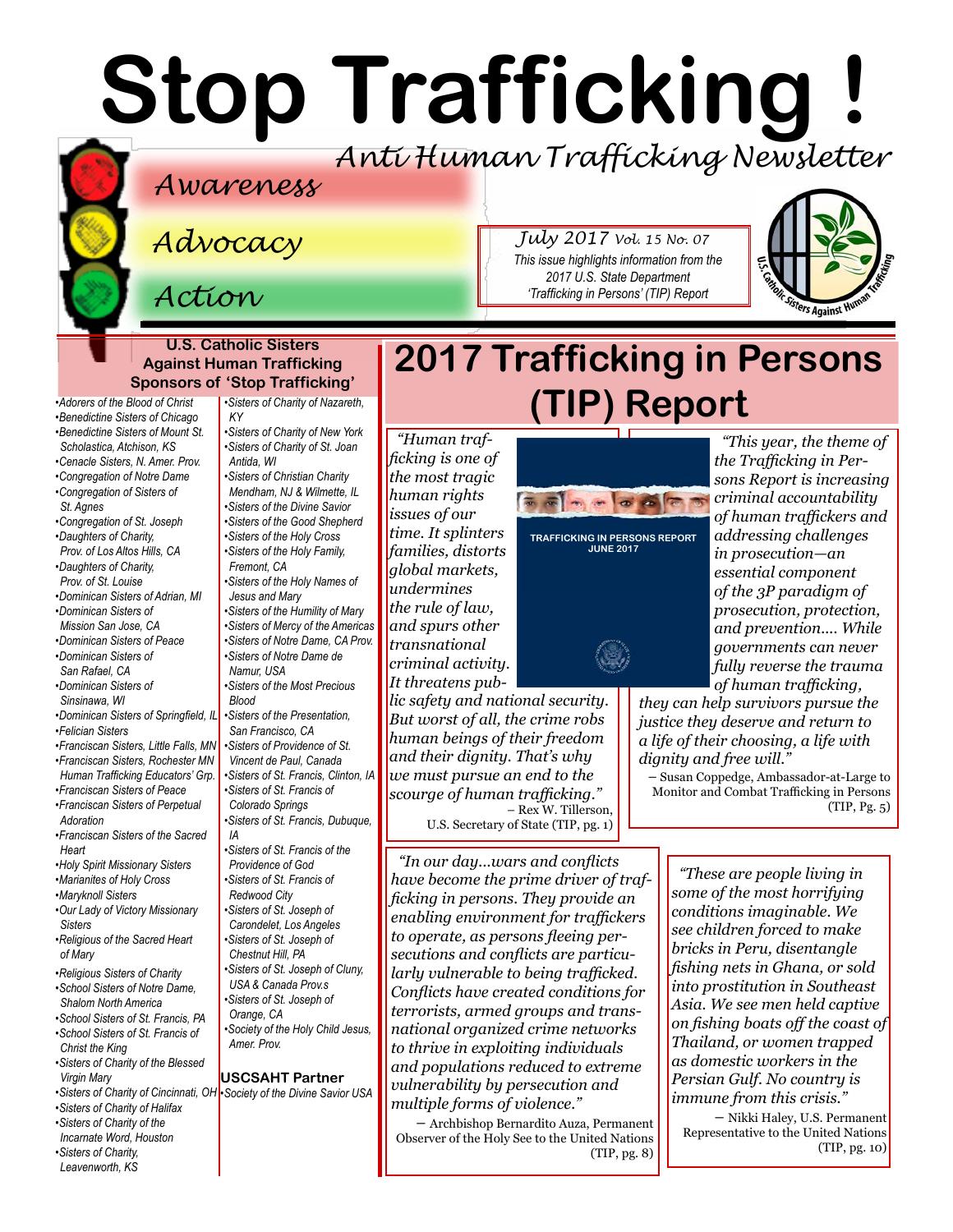### *Awareness*

### **Human Trafficking Pervades Society**

2

Human trafficking is a crime increasingly associated with other government priorities such as national security, economic stability, migration, and environmental sustainability. It is reported that human trafficking fuels transnational criminal organizations, exacerbates irregular migratory flows, disrupts labor markets, and sustains other harmful, illicit activities through the forced criminality of its victims. Human trafficking can subvert legitimate economic and labor markets and cause a loss of productivity and economic stability for countries. And certain industries known for the use of forced labor also feature practices that wreak significant environmental damage. (TIP, pg. 18)

### **Focus of the 2017 TIP Report**

In the last five years, the Introduction to the annual TIP Report has examined the *protection* and *prevention* elements of the 4-P paradigm (*prosecute* traffickers, *protect* victims, *prevent* the crime, and gain *partnerships*) to enhance understanding of the crime and highlight global trends and achievements in combating it. This 2017 Introduction focuses on *prosecution* efforts—the distinct responsibility governments bear under the Palermo Protocol to criminalize human trafficking in all its forms and

to prosecute and hold offenders ac-

countable for their crimes.

While governments cannot undo the pain and indignity victims face, they can seek to right those wrongs through official acknowledgment of injustice and by prosecuting, convicting, and sentencing traffickers and those complicit in human trafficking. In taking these measures, governments provide justice for victims, create more stable societies to keep the vulnerable safe, and work towards a world free from modern slavery. *(For the complete analysis, go to TIP, pgs. 1-12)*

### **U.S. Trafficking Profile**

The United States is a source, transit, and destination country for men, women, transgender individuals, and children—both U.S. citizens and foreign nationals—subjected to sex trafficking and forced labor.

Trafficking occurs in both legal and illicit industries, including in commercial sex, hospitality, traveling sales crews, agriculture, seafood, manufacturing, janitorial services, construction, restaurants, health care, care for persons with disabilities, salon services, fairs and carnivals, peddling and begging, drug smuggling and distribution, and child care and domestic work. Individuals who entered the United States with and without legal status have been identified as trafficking victims.

Government officials, companies, and NGOs have expressed concern about the risk of human trafficking in global supply chains, including in federal contracts. Victims originate from almost every region of the world; the top three countries of origin of federally identified victims in FY 2016 were the United States, Mexico, and the Philippines. Particularly vulnerable populations in the United States include: children in the child welfare and juvenile justice systems; runaway and homeless youth; unaccompanied children; American Indians and Alaskan Natives; migrant laborers, including undocumented workers

and participants in visa programs for temporary workers; foreign national domestic workers in diplomatic households; persons with limited English proficiency; persons with low literacy; persons with disabilities; and LGBTI individuals. NGOs noted an increase in cases of street gangs engaging in human trafficking. Some U.S. citizens engage in child sex tourism in foreign countries. *(For the complete analysis, go to TIP, pgs. 415-420)*

#### **TIP Rankings Questioned**

ATEST (Alliance to End Slavery and Trafficking) is a U.S.-based coalition that advocates for solutions to modern slavery around the world. In a press release ATEST questioned, "the highly questionable decisions to upgrade several countries with abysmal records on TIP, including Malaysia, Burma, and Qatar. This points to an uneven application of legal criteria, inconsistent analysis and undue political influence." (https://endslaveryandtrafficking.org/ tip-report-2017-press-release/)

#### **Malaysia: TIP Report Is a Farce**

Charles Santiago, a Malaysian member of Parliament, criticized the 2017 Trafficking in Persons (TIP) report following Malaysia's unexpected upgrade from Tier 3 to Tier 2 Watch List in 2016 and to Tier 2 in 2017. *"Malaysia could not be a part of the Trans Pacific Partnership (TPP) if it were still on Tier 3, so we can see how it was politically motivated,"* said Santiago. *"Now under U.S. President Trump, it appears as though the U.S is not as committed to combatting human trafficking as before, because the standards have dropped and this sends out a wrong message to other governments."*

In 2016 a jungle camp used by human traffickers was discovered, where there were graves of 139 victims, believed to be ethnic Rohingyas from Myanmar. Following the discovery, 12 policemen were arrested for their alleged involvement but were later released due to a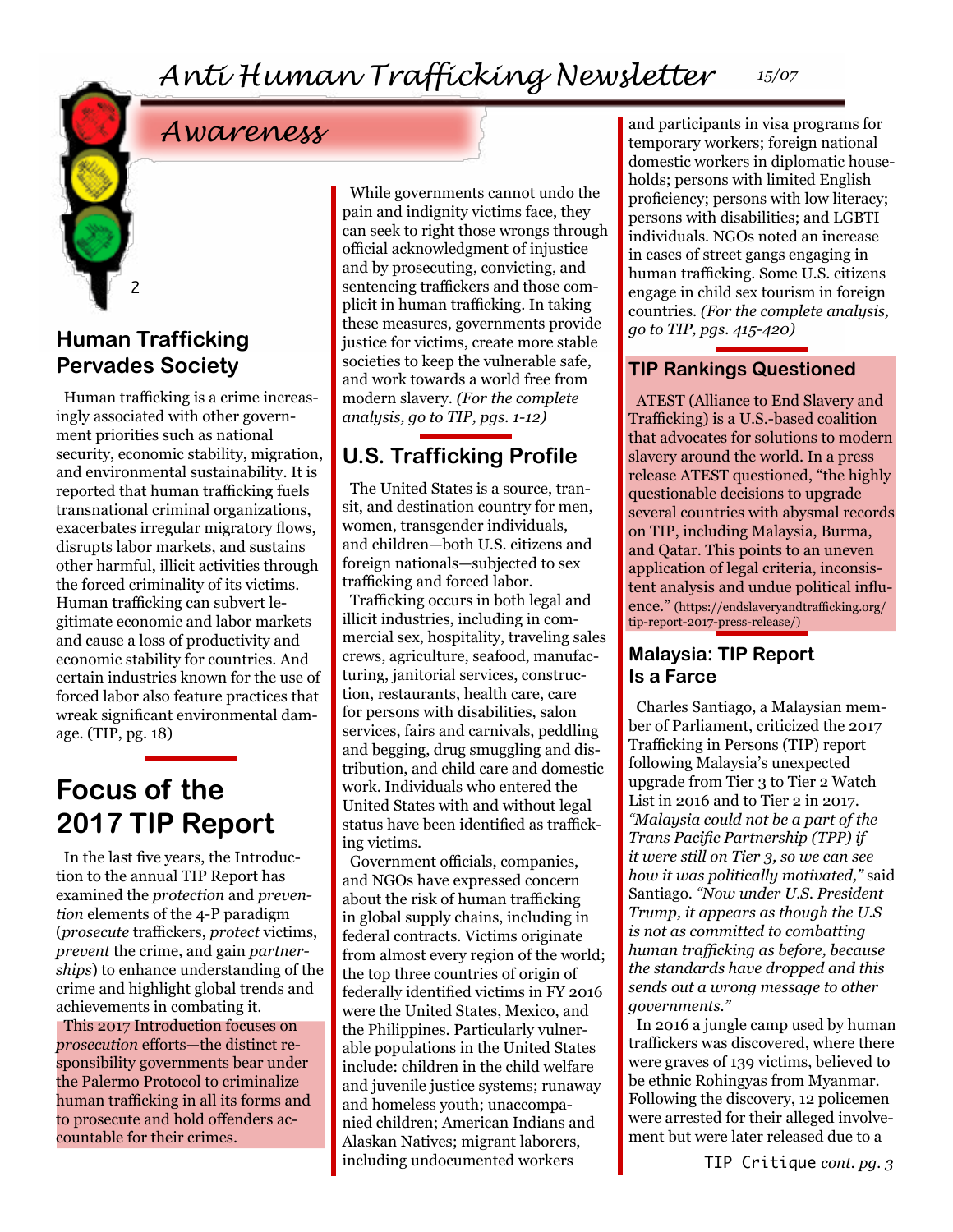### *Awareness*

3 lack of 'strong evidence'. No one has yet been convicted. **TIP Critique** *cont. from pg. 2*

Santiago went on, *"The TIP report acknowledges how law enforcement officials have been complicit in human trafficking activities and how such officials have hampered anti-trafficking efforts, yet the US saw fit to upgrade Malaysia to Tier 2. The 2017 TIP report notes Malaysia's conviction of 17 employers for the 'unauthorized retention of passports' compared to zero during the previous years. The conviction of 17 is just a 'drop in the ocean'. This could be proven by asking foreign workers if they were allowed to retain their passports."* 

Many migrant workers from Indonesia, Bangladesh, the Philippines, Nepal, India and Myanmar seek better economic opportunities in Malaysia. There are large numbers of Rohingya refugees in the country. According to the Human Resources Ministry, there are some two million registered migrant workers in the country, while the Malaysian Employers Federation estimates there are six million legal and illegal foreign workers.

*"Migrant workers must be allowed to hold their passports. If not, it is forced labor. Anecdotal examples like the conviction of the 17 employers cannot be used to justify Malaysia's upgrade when there are glaring examples on how we've failed to tackle human trafficking. The U.S. should just suspend the TIP report unless it is really serious about combatting human trafficking or else the TIP report will only lead to lower standards and make the problem worse,"* Santiago concluded. [\(http://www.freemalaysiatoday.](http://www.freemalaysiatoday.com/category/nation/2017/06/29/us-human-trafficking-report-a-farce-says) [com/category/nation/2017/06/29/us-human](http://www.freemalaysiatoday.com/category/nation/2017/06/29/us-human-trafficking-report-a-farce-says)[trafficking-report-a-farce-says-santiago/](http://www.freemalaysiatoday.com/category/nation/2017/06/29/us-human-trafficking-report-a-farce-says))

### **Media Reporting on Human Trafficking**

From traditional news outlets to social media, a growing movement is exposing human trafficking as a concern both from a human-rights and a national security perspective. Fifteen years ago, human trafficking was an under-reported and often misrepresented issue and some reporting sensationalized the problem or even misinformed the public. In the last few years, a significant shift has occurred in the media's reporting of human trafficking, from dramatic exposés to in-depth original research and agenda-setting public-interest reporting. These media reports have helped change the way the public looks at human trafficking—from a crime that happens to 'others' to one that impacts people's everyday lives, in nearly every community and region of the world.

- • *2009, Des Moines Register.* A Register investigation in 2009 led to the release of dozens of men with intellectual disabilities, who were living in squalor, abused, and forced to work for as little as 41 cents per hour processing turkeys in a plant in Atalissa, Iowa. After four years of court battles with the company, the men won a \$240 million jury verdict, which was subsequently reduced to \$50,000 per person.
- *2010, CNN Freedom Project.* The network originally committed to a one-year project dedicated to raising awareness about modern slavery around the world. This year, the network celebrates seven years of the *'Freedom Project,'* which has covered more than 600 investigative stories on human trafficking to date.
- *2011, Al Jazeera English.* The network started a ground-breaking series, *'Slavery: A 21st Century Evil,'*  highlighting global modern slavery.
- *2012, National Public Radio.* A two-part series on *'Morning Edition'*  exposed forced labor in the seafood sector with links to American tables.
- *2014, the Guardian.* A six-month investigative series, *'Modern-day Slavery in Focus,'* revealed direct

links between the men forced to labor on fishing boats and in the production of seafood sold by major retailers throughout the world.

- *2014, Los Angeles Times.* The four-part investigative series, *'Product of Mexico,'* revealed the harsh living conditions and exploitative situations endured by migrant farmworkers in Mexico who supplied significant amounts of agricultural produce to the United States.
- *2015, New York Times.* A sevenpart series, *'The Outlaw Ocean,'*  which took two years to investigate, provided a comprehensive look at the overall lawlessness at sea and chronicled a diversity of crimes, including forced labor on fishing boats.
- *2015, Capital News Service.* Students from the Philip Merrill College of Journalism at the Univ. of Maryland produced a six-part investigative series, *'The Brothel Next Door: Human Trafficking in Maryland,'* that examined more than 36 state and federal human trafficking cases from 2005 to 2015, and submitted 70 public records requests for reports on forced labor and sex trafficking cases.
- *2016 Associated Press.* The 18-month investigative story, *'Seafood from Slaves,'* led to the release of more than 2,000 trafficking victims; traced the seafood they caught to supermarkets and pet food providers across the U.S.; led to the jailing of perpetrators; to congressional hearings, and new laws.

Media play an enormous role in shaping perceptions and guiding the public conversation about human trafficking. Human trafficking schemes are constantly evolving, and the media's vigilance helps keep the public informed and engaged. As media pursues more research and investigative work on the issue, the public will better understand how the crime works, how to identify and help trafficking victims, and ultimately, what can be done to prevent the crime from happening. (TIP, pg. 33)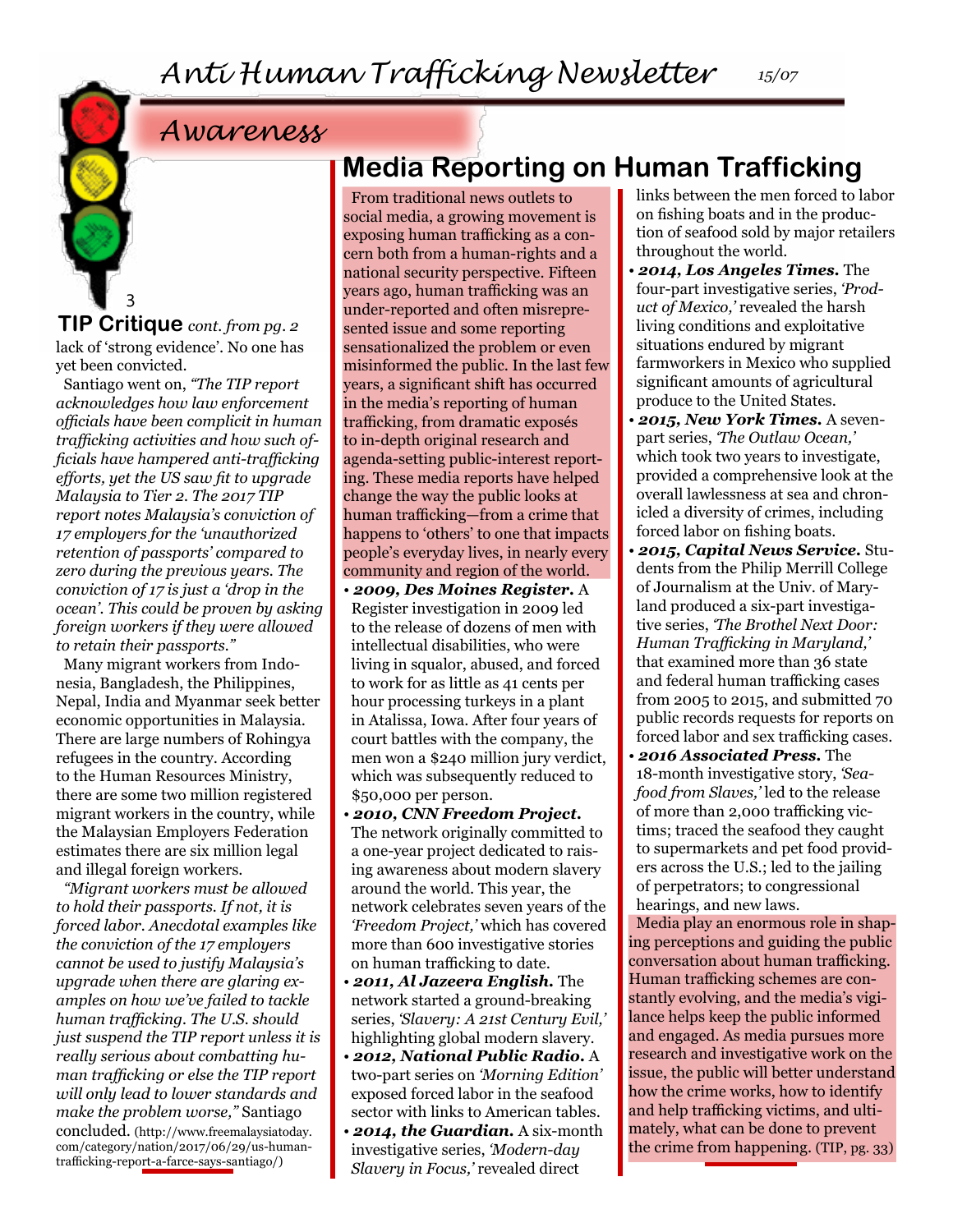### *Awareness*

### **Human Trafficking: A Public Health Issue**

In the public health arena, the consequences of human trafficking are even more evident. The circumstances that victims of human trafficking endure often include unsanitary and dangerous work environments, poor living conditions, substandard nutrition, exposure to sexually transmitted and other communicable diseases, and the denial of access to any health care. Victims of trafficking also frequently suffer physical and mental abuse resulting in physical, sexual, and psychological trauma.

4

For both children and adults, unsanitary and crowded living conditions, coupled with poor nutrition, foster a host of adverse health conditions. In forced labor cases, long hours and hazardous working conditions including poor training, proximity to dangerous chemicals, lack of personal protective equipment, and financial or physical punishment, including sexual assault, can cause or contribute injuries and illnesses. Sex trafficking victims are exposed to pelvic inflammatory disease, HIV/AIDS, and other sexually transmitted infections. Human traffickers may force pregnant victims to undergo abortions, usually in unsafe conditions, posing further trauma and health risks. In addition to physical harm suffered, the range of recurrent emotional and psychological abuse victims often experience can lead to a host of disorders, such as anxiety, depression, and panic attacks.

The myriad health conditions victims of human trafficking face are often not treated properly or promptly, if at all. Victims may be barred entirely from seeking medical attention for health issues and from seeking preventive services, such as dental cleanings,

annual health screenings, or vaccinations, either by their trafficker or due to a lack of health insurance or money. Unaddressed health issues, which may have been treatable if detected early, can become more aggressive and severely degenerate the individual's health. Even after leaving a trafficking situation, survivors face health risks and consequences that last for many years. These often-chronic health conditions are compounded for survivors of trafficking by unique barriers to accessing adequate health care and medical treatment. Untreated conditions, especially contagious illnesses, can threaten the health of the individual victims, as well as the collective health condition of their communities.

In responding to the consequences detailed above, several U.S. public health experts in the 2017 compilation of essays entitled *'Human Trafficking Is a Public Health Issue'* make the case that using a public health perspective that moves beyond a criminal justice response has the advantage of enlisting a broader set of stakeholders and leads to more effective strategies to support victims and prevent human trafficking. For example, licensed health care practitioners, first responders, and other service providers can be trained to better identify victims seeking medical attention and help them to come forward. Likewise, professional curricula on domestic violence, child abuse, and elder abuse can integrate human trafficking elements. Such enhanced understanding and expanded training among a wide range of community stakeholders also aids in the prevention of human trafficking,

as individuals with certain histories such as abuse, violence, homelessness, substance abuse, or untreated mental health disorders—are considered at increased risk for human trafficking. In this way, employing a public health perspective can help inform the development of more effective antitrafficking interventions and prevention strategies. (TIP, pg. 18)

#### **Kuwaiti Maid**

Nicole left her impoverished family to work as a maid in Kuwait with the intention of sending her earnings back home. For nine months she worked constantly, suffered physical and verbal abuse, and received no pay. When her work visa expired, her employer took Nicole to the police and falsely accused her of a petty crime. Nicole tried to explain her innocence and reported that she had not been paid and had been abused over the past nine months. The police did not listen and instead jailed Nicole for six months. After her time in jail, Nicole was deported and returned home without any



compensation. (TIP, pg. 11)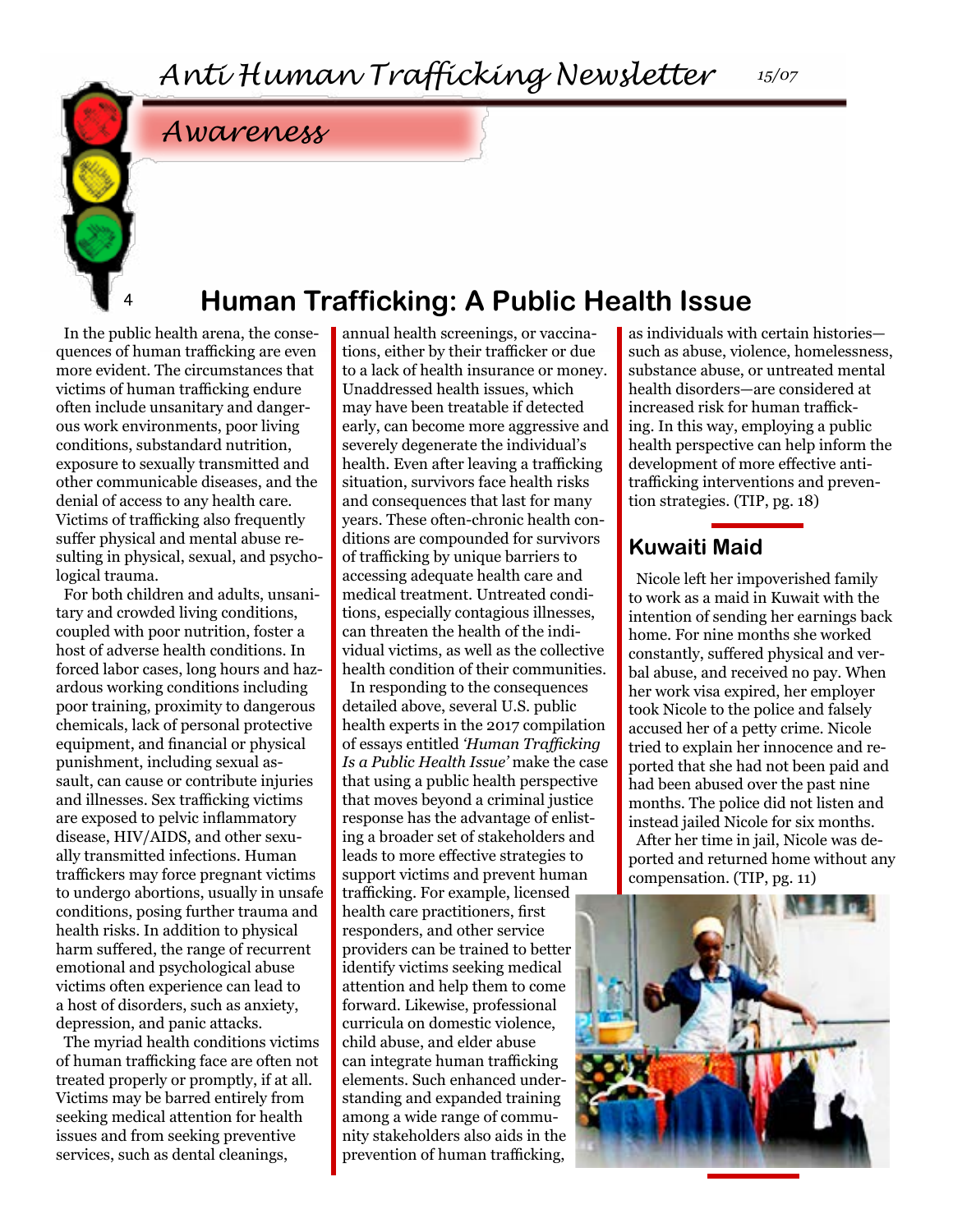*Anti Human Trafficking Newsletter 15/07*



### **Child Soldiers**

The Child Soldiers Prevention Act of 2008 (CSPA) took effect on June 21, 2009. The CSPA requires publication in the annual TIP Report of a list of foreign governments identified during the previous year as having governmental armed forces or government-supported armed groups that recruit and use child soldiers, as defined in the act. This year's list covers the reporting period April 1, 2016, through March 31, 2017.

Countries listed are: the Democratic Republic of Congo, Mali, Nigeria, Somalia, South Sudan, Sudan, Syria and Yemen. Burma/Myanmar, Chad, Iraq, and Rwanda took steps to diminish child soldiers and were taken off the 2017 list.

(*This was criticized by Human Rights Watch.*) (TIP, pg. 20)

## *Awareness* **Abdul / Nigeria**

Boko Haram attacked Abdul's village and kidnapped him when he was 14 years old. They trained him to handle machine guns, anti-aircraft guns, and rocket-propelled grenades. The group kept him and forced him to carry out various operations during which he was forced to kill 18 civilians. They also forced Abdul to gather intelligence on government forces, where he risked being recognized and prosecuted as a Boko Haram member.

After being forced to fight for three years, Abdul decided to flee while on a spying mission, but was recognized as Boko Haram and arrested when he entered an internally displaced persons camp to look for his parents. (TIP, pg.21)



#### **2017 TIP Ranking Upgrades (green) and Downgrades (red)**

#### **Syria**

Recruitment and use of children in combat in Syria continues to increase. Syrian government forces, pro-regime militias, and armed groups, including ISIS, continue to recruit and use boys and girls as soldiers, human shields, suicide bombers, and executioners, as well as to fill supporting roles. (TIP, pg. 21)



*"I was forced literally to kill my best friend as an initiation process into the army. That's something I will never forget, and I still fight with every single day."*  Michel Chikwanine, former DRC child

soldier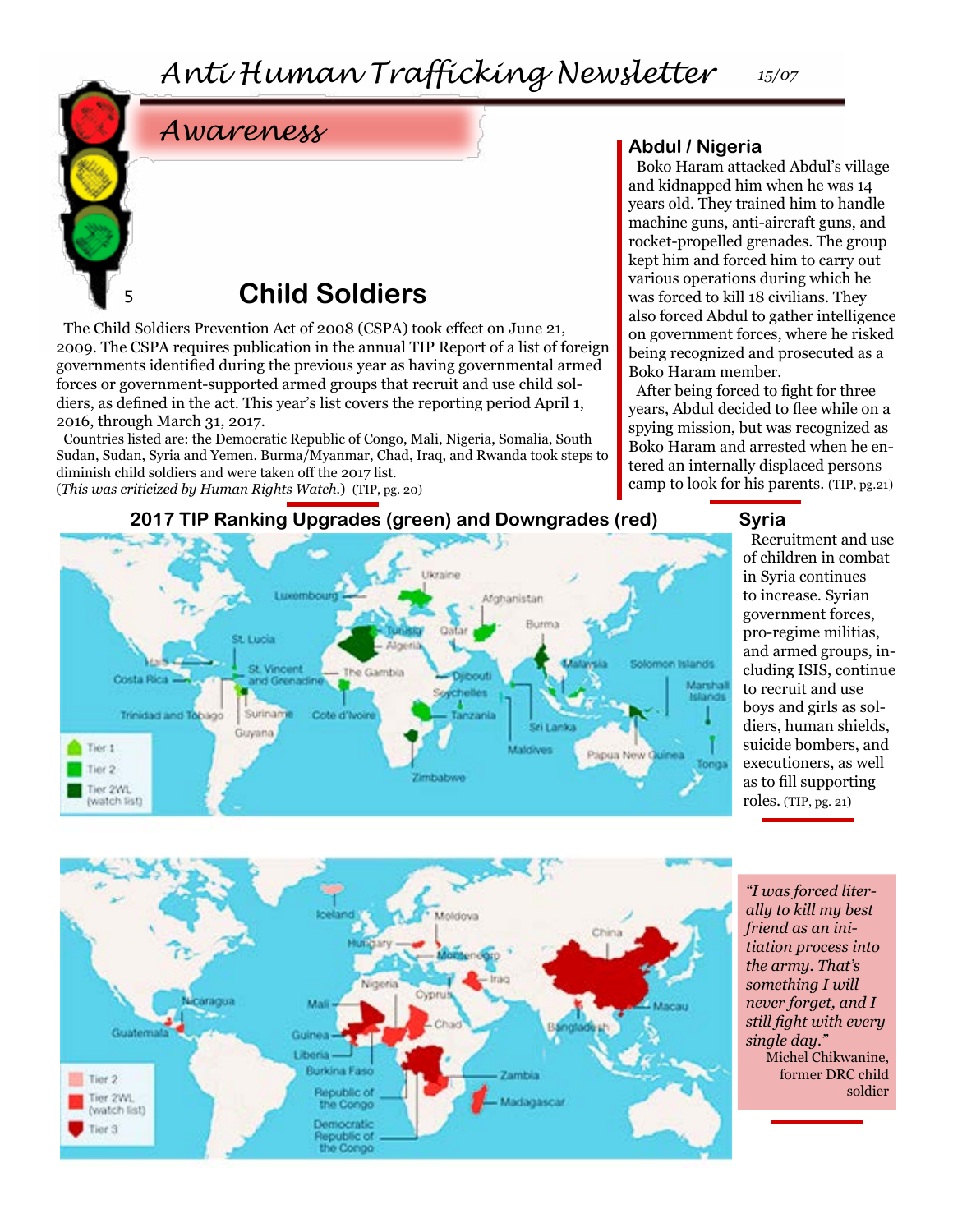

### *Advocacy*

### **2017 TIP Report Tier Placement**

Legend: (+/-) indicates the number of tiers a country moved up (+)/down (-) since 2016; (s) special case. Watch List Waivers (•) Countries which continue to violate the Child Soldier Protection Act (CSPA) are indicated by ‡. (Data found on pgs. 20, 46 TIP) Tier 1 Countries whose governments fully comply with the Trafficking Victims Protection Act's (TVPA) minimum standards.

| Armenia     | Chile    | Georgia       | Korea, South       | Philippines     | Spain          |
|-------------|----------|---------------|--------------------|-----------------|----------------|
| Australia   | Colombia | Germany       | Lithuania          | Poland          | Sweden         |
| Austria     | Czechia  | Guyana (+)    | Luxembourg $(+)$   | Portugal        | Switzerland    |
| The Bahamas | Denmark  | Ireland       | <b>Netherlands</b> | St. Maarten     | Taiwan         |
| Belgium     | Finland  | <b>Israel</b> | New Zealand        | Slovak Republic | United Kingdom |
| Canada      | France   | Italy         | Norway             | Slovenia        | USA            |
|             |          |               |                    |                 |                |

Tier 2 Countries whose governments do not fully comply with the TVPA's minimum standards, but are making significant efforts to bring themselves into compliance with those standards.

| Afghanistan (+)      | Costa Rica (+)      | $l$ celand $(-)$    | Macedonia      | Panama                 | Tajikistan                  |
|----------------------|---------------------|---------------------|----------------|------------------------|-----------------------------|
| Albania              | Cote d'Ivoire $(+)$ | India               | Malawi         | Paraguay               | Tanzania (+)                |
| Angola               | Croatia             | Indonesia           | Malaysia $(+)$ | Peru                   | Timor-Leste                 |
| Argentina            | Curacao             | Jamaica             | Maldives $(+)$ | $\text{Qatar } (+)$    | Togo                        |
| Aruba                | Cyprus $(-)$        | Japan               | Malta          | Romania                | Tonga $(+)$                 |
| Azerbaijan           | Dominican Republic  | Jordan              | Mauritius      | Seychelles (+)         | Trinidad & Tobago (+)       |
| Bahrain              | Ecuador             | Kazakhstan          | Mexico         | Sierra Leone           | Tunisia (+)                 |
| <b>Barbados</b>      | Egypt               | Kenya               | Micronesia     | Singapore              | Turkey                      |
| <b>Bhutan</b>        | El Salvador         | Kosovo              | Mongolia       | Solomon Islands (+)    | Uganda                      |
| Bosnia & Herzegovina | Estonia             | Kyrgyzstan Republic | Morocco        | South Africa           | Ukraine $(+)$               |
| Botswana             | Ethiopia            | Latvia              | Namibia        | Sri Lanka (+)          | <b>United Arab Emirates</b> |
| Brazil               | Fiji                | Lebanon             | Nepal          | St. Lucia $(+)$        | Uruguay                     |
| Brunei               | Greece              | Lesotho             | Palau          | St. Vincent & Gren (+) | Vietnam                     |
| Cambodia             | Honduras            |                     |                |                        |                             |

Tier 2 Watch List Countries whose governments do not fully comply with the TVPA's minimum standards, but are making significant efforts to bring themselves into compliance with those standards and: a) The absolute number of victims of severe forms of trafficking is very significant or is significantly increasing; b) There is a failure to provide evidence of increasing efforts to combat severe forms of trafficking in persons from the previous year; or c) The determination that a country is making significant efforts to bring itself into compliance with minimum standards was based on commitments by the country to take additional future steps over the next year. Countries that wrote plans directed toward combating trafficking were granted **waivers** preventing them from automatically being downgraded to Tier 3. They remain on the Watch List for a 3rd or 4th year.

| Algeria $(+)$<br>Antiqua & Barbuda (.3)<br>Bangladesh (-)<br>Benin<br>Bolivia (.3)<br>Bulgaria (•3)<br>Burkina Faso (-)<br>Burma/Myanmar (+) | Cabo Verde<br>Cameroon<br>Chad $\pm$ (-)<br>Cuba $(•3)$<br>Djibouti $(+)$<br>Gabon $(•3)$<br>Ghana $(3)$<br>Guatemala (-) | Haiti $(+)$<br>Hong Kong<br>Hungary (-)<br>Iraq $(-)$<br>Kiribati (no info)<br>Kuwait<br>Laos $(•4)$<br>Liberia (-) | Macau (-)<br>Madagascar (-)<br>Marshall Islands (+)<br>Moldova (-)<br>Montenegro (-)<br>Mozambique<br>Nicaragua (-)<br>Niger | Nigeria $\ddagger$ (-)<br>Oman<br>Pakistan (.4)<br>Papua New Guinea (+)<br>Rwanda<br>Saudi Arabia (.3)<br>Senegal<br>Serbia | Suriname (+)<br>Swaziland<br>Thailand<br>The Gambia $(+)$<br>Zambia (-)<br>Zimbabwe $(+)$ |  |
|----------------------------------------------------------------------------------------------------------------------------------------------|---------------------------------------------------------------------------------------------------------------------------|---------------------------------------------------------------------------------------------------------------------|------------------------------------------------------------------------------------------------------------------------------|-----------------------------------------------------------------------------------------------------------------------------|-------------------------------------------------------------------------------------------|--|
| Tier 3 Countries whose governments do not fully comply with the minimum standards, nor make significant efforts to do so.                    |                                                                                                                           |                                                                                                                     |                                                                                                                              |                                                                                                                             |                                                                                           |  |
| <b>Belarus</b><br>Belize<br>Burundi<br>Cent. African Rep.<br>China $(PRC)$ $(-)$                                                             | Comoros<br>Congo (DRC) $\ddagger$ (-)<br>Congo (ROC) (-)<br><b>Equatorial Guinea</b><br>Eritrea                           | Guinea (-)<br>Guinea-Bissau<br>Iran<br>Korea, North<br>Mali $\ddagger$ (-)                                          | Mauritania<br>Russia<br>South Sudan ±<br>Sudan ±                                                                             | Syria ‡<br>Turkmenistan<br>Uzbekistan<br>Venezuela                                                                          | <b>Special Cases:</b><br>Libya (s)<br>Somalia (s) ±<br>Yemen $(s)$ $\ddagger$             |  |

(https://www.state.gov/documents/organization/271339.pdf)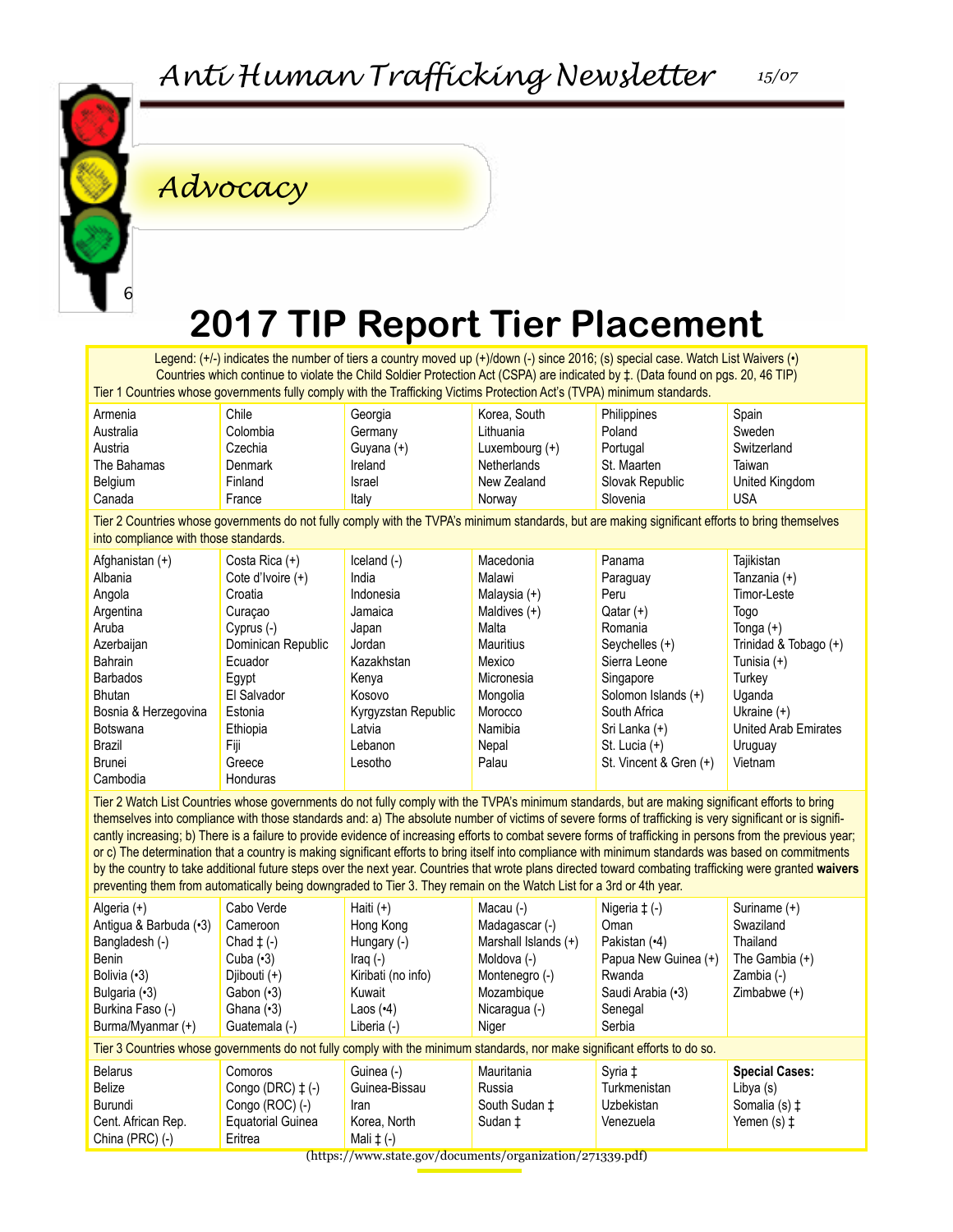

### *Advocacy*

### **2017 TIP Heroes**

#### **Argentina**



*Alika Kinan* is the first survivor of human trafficking in Argentina to win an award for damages in a civil sex trafficking case. In November 2016, she helped secure a criminal conviction of her traffickers and won the civil judgment

and award — the first time in Argentina's history that a local government was ordered to pay a civil award to a victim of human trafficking.

Since escaping in 2012, Ms. Kinan continues to fight on behalf of trafficking victims for greater access to essential services such as medical treatment, housing, job training, and education. She works with the Argentine Prosecutor General's Office, the Public Defenders' Office, and the Ministry of Justice to improve the prosecution of human trafficking cases at the national and provincial levels. She is working to establish an NGO to help raise awareness and improve assistance to human trafficking victims in Argentina. (TIP, pg. 40)

#### **India**



Mahesh Muralidhar Bhagwat serves as the first Commissioner of Police of Rachakonda, a police commissionerate in India's Telangana state that covers more than four million residents. He demonstrated remarkable commitment to the fight against human trafficking for the last 13 years, participating in anti-trafficking operations that have removed hundreds of victims from situations of trafficking and, with the

help of other government departments and civil society organizations, ensuring their placement in support programs.

Mr. Bhagwat's dedication to the fight against human trafficking is exemplified by his innovative and highly effective approach to investigating cases and his success in dismantling trafficking operations within his command areas. He pioneered the use of legal provisions to close sites where human trafficking is known to occur. Under his command, Rachakonda police closed 25 brothels—five hotels and 20 residential apartments—in less than a year and participated in one of the largest crackdowns on labor trafficking in the country, which led to the identification and removal of more than 350 children forced to work in brick kilns. (TIP, pg 42)

### **Brazil**



*Leonardo Sakamoto*, a Brazilian journalist, has an unwavering commitment to the protection of fundamental freedoms in Brazil. In 2001, he established *Repórter Brasil*, an NGO dedicated to monitoring and combating forced labor in Brazil.

Mr. Sakamoto and *Repórter Brasil* participated in the creation of the *'National Pact for the Eradication of Slave Labor,'* an agreement that brings together 400 companies committed to combating forced labor. His devotion to the issue is exemplified by his role in the production of the *'Lista Suja' ('*dirty list'), a public list of individuals and private companies found to be using forced labor in their supply chains. This mobilized the Brazilian government to increase its efforts to prevent forced labor in supply chains. *Repórter Brasil* runs *'Escravo, Nem Pensar!,'* the first national educational program to

help raise awareness about and prevent forced labor in Brazil by providing technical and financial support for vulnerable communities. Under Mr. Sakamoto the program has already reached more than 140 municipalities in eight Brazilian states, benefiting more than 200,000 people. (TIP, pg. 40)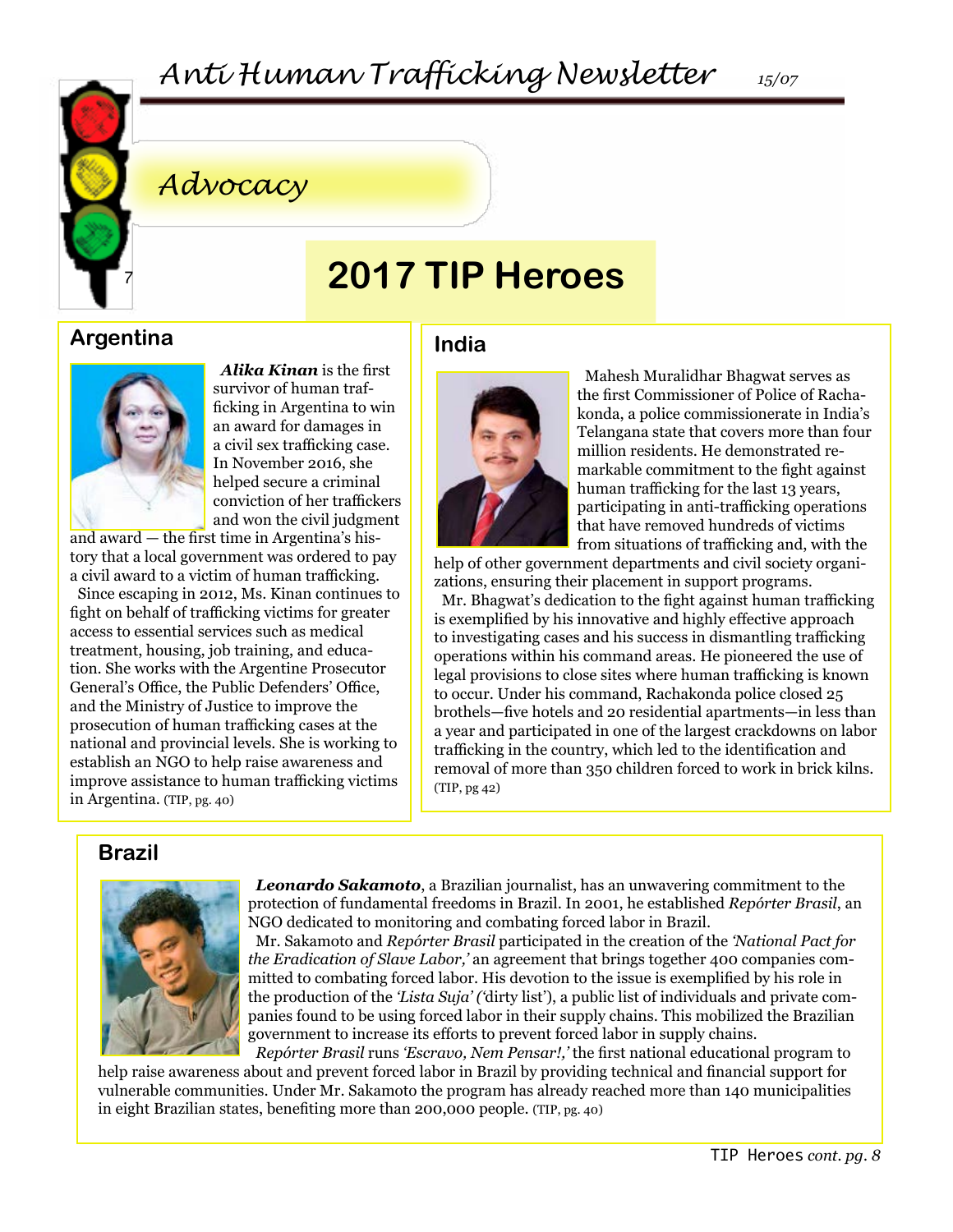### *Anti Human Trafficking Newsletter 15/07*



### *Advocacy*

### **2017 TIP Heroes**

#### **Cameroon**

*Vanaja Jasphine* is the driving force behind and coordinator of the *Kumbo Diocesan Commission for Justice and Peace* in the Northwest Region of Cameroon. She has placed her organization at the forefront of the fight against human trafficking in Cameroon and has contributed to a renewed government commitment to combat human trafficking.



Sister Jasphine has worked tirelessly to inform authorities and civil society leaders, including those in the religious community and media partners, about human trafficking, especially on patterns of movement that create vulnerabilities. She played a key role in recognizing the trend of Cameroonians traveling to the Middle East and being forced into domestic servitude or sex trafficking, and then spurred the government to take action, including drafting migrant worker agreements and enhancing screening measures at airports. Sister Jasphine and her organization have identified more than 200 Cameroonian trafficking victims in the Middle East during the past few years. In 2016 she helped facilitate the return of about 14 victims from the Middle East, including raising funds to sponsor return air travel for four of them.

Through her organization, Sister Jasphine has helped provide reintegration assistance to survivors, initiate a number of trafficking-related court proceedings, and offer legal assistance to victims. (TIP, pg. 41)

TIP heroes are NGO workers, lawmakers, police officers, and concerned citizens who are committed to ending modern slavery. They are recognized for their tireless efforts — despite resistance, opposition, and threats to their lives — to protect victims, punish offenders, and raise awareness of ongoing criminal practices in their countries and abroad. (TIP, pg. 40)

*(See TIP pgs. 40-43 for other 2017 heroes.)*

### **Victims' Stories of Abuse**

### **India | United Kingdom**

Vihaan, a maritime machinist, accepted a job in the oil industry on a boat off the coast of the United Kingdom, thinking the sacrifice of leaving his family would be worth the money he could send home to support them. Once he arrived, the job was not as promised. Vihaan was not paid and had to work long hours under difficult conditions.

When the Indian owner of the vessel abandoned the ship due to unpaid debts, he left the crew stranded with their wages unpaid. Vihaan and his crewmates decided they would not desert the ship until they had been paid, and waited seven months before the Indian bank that owned the ship agreed to settle the unpaid wages. (TIP, pg. 2)

### **India | New Zealand**

Rajiv arrived in New Zealand on a student visa to enroll in a business management program. Before courses started, he travelled to the Bay of Plenty, where he knew there was agricultural work, to earn extra money for school expenses. He soon found himself in a situation he could not leave. His employers forced him to use fake identification documents so he could work 80-hour weeks illegally in kiwi fruit orchards.

Rajiv and other migrant workers lived in fear of being deported or kidnapped if they complained about the grueling work. Rajiv's employer refused to give him his promised wages. After several months, Rajiv escaped the orchards and sought assistance from the New Zealand authorities. (TIP, pg. 6)

### **Syria | Lebanon**

Maya was 22 when she fled her home country of Syria due to conflict in the region. She was promised a job working in a factory in Lebanon, but when she arrived she was forced into commercial sex along with more than 70 other Syrian women. They endured severe physical and psychological violence. Eventually, police raided the apartment units the women lived in and arrested 10 men and eight women who had been part of the sex trafficking scheme. (TIP, pg. 4)